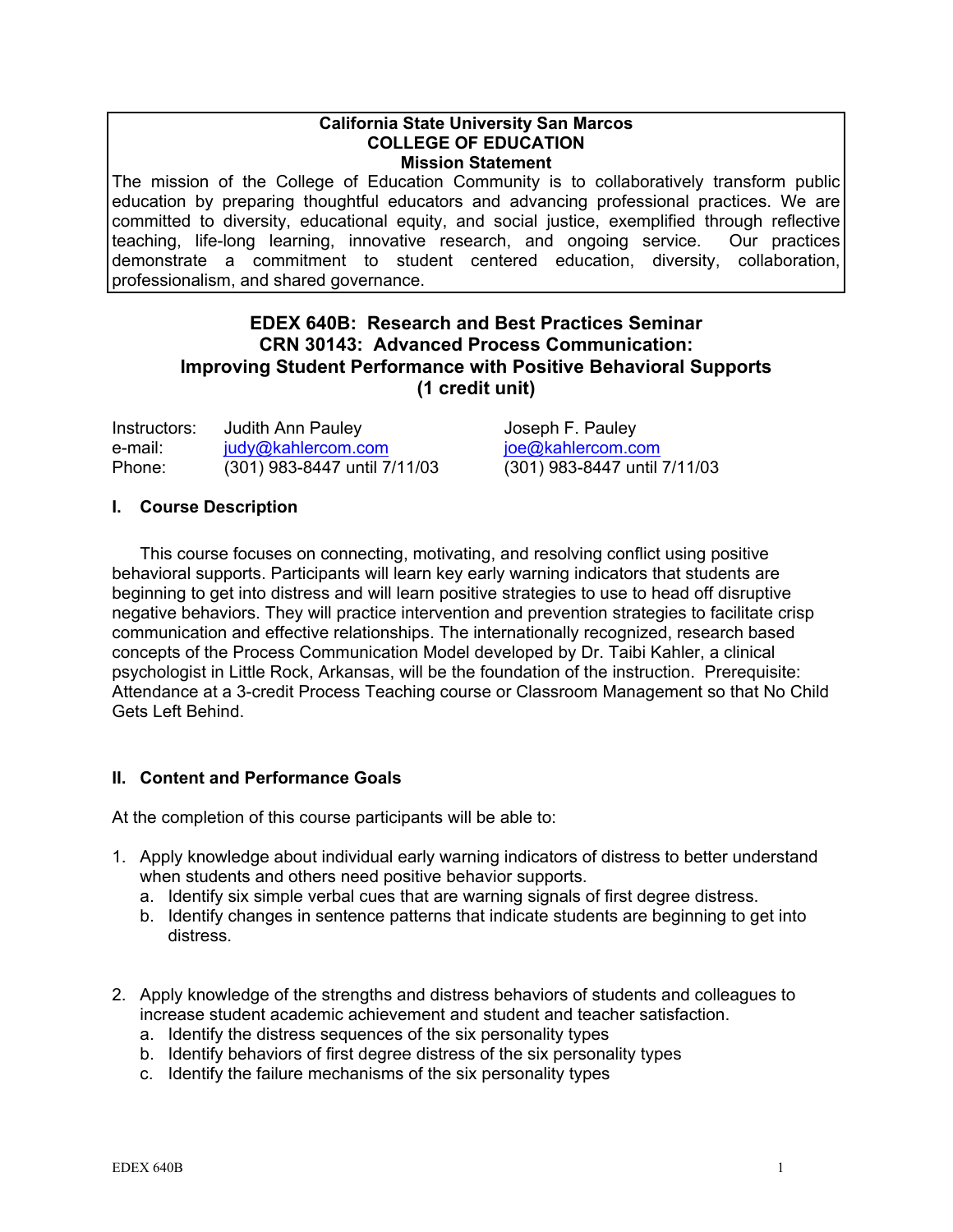- 3. Use strategies to help teachers work effectively with students and colleagues of diverse cultures and backgrounds
- 4. Use strategies to deal with conflict and challenging behaviors
	- a. Identify causes of conflict between teachers and students, between student and student, between teachers and parents, and between colleagues
	- b. Develop strategies using positive behavior supports to invite people out of distress
	- c. Use these strategies to resolve conflict with each of the six personality types
- 5 Articulate the settings in which these skills may be applied

## **III. What I Need for Class**

Kahler Process Communication Advanced Seminar, Kahler, T., from Kahler Communications, Inc., 2000. Email judy@kahlercom.com for procedures for obtaining materials.

Here's How to Reach Me: Matching Instruction to Personality Types in Your Classroom, Pauley, J., Bradley, D., Pauley, J., Paul H. Brookes Publishing Co. 2001.

## **Selected Articles, Handouts, and Web Sites including:**

"People Are Like Snowflakes: No Two Are Exactly Alike" Farris, B.

"Motivating Students According to their Needs", Bradley, D.

"Giving At Risk Students a Chance", Loftin, K.

"The Teen Leadership Program: A Model for Success:, Fox, L.

"In What Ways Might You Change Your Beliefs About Learning Styles and Diversity", Nevin, A.

"Reaching and Teaching All Students in the Mainstream Environment", Thousand, J.

"Preventing Students from Dropping Out", Wolfe, O.

"Empowering Students Through the Power Hour", Bell, R., Martin, C., Owens, A.

Supplemental reading and videos illustrating the concepts of Process Communication.

Antecedent Behavior & Consequence form from "Here's How to Reach Me: Matching Instruction to Personality Types in Your Classroom", Pauley, J., Bradley, D., and Pauley, J. Paul H. Brookes Publishing Co. 2001.

Process Communications website: www.kahlercom.com

Post class consultation with the trainers via email: judy@kahlercom.com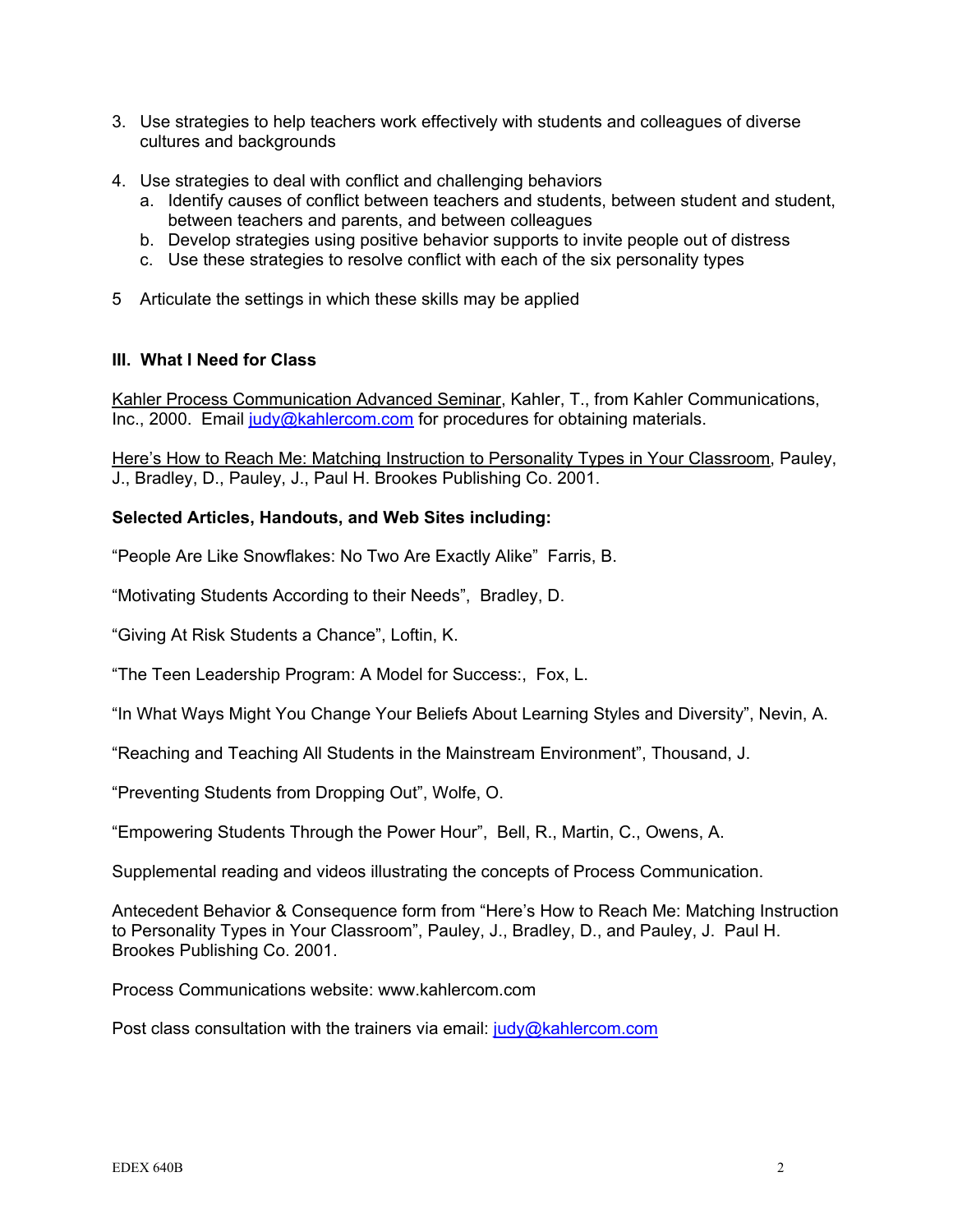## **IV. Professional and Administrative Requirements**

- 1. Attend all class sessions. Be on time. Please call the instructor when you are unable to attend class or when you will be late. It is the policy of the CSUSM College of Education that any student who misses 20% or more of class time or class sessions may not receive a passing grade for a course.
- 2. "Person-first" language (e.g., "Student with Down Syndrome" rather than "Down Syndrome student;" "Johnny who happens to have Down Syndrome" rather "My Down Syndrome student") must be used throughout all written and oral assignments and discussions.
- 3. Word process all written documents. Keep a copy of all of your work. You will want these copies for your records and for potential future use as professional portfolio entries.
- 4. Complete and hand in all assignments on the due dates for full credit. If you have extraordinary circumstances that impact completion of your assignments, please let the instructor(s) know. Any time that you have questions or concerns, please contact the instructor(s) immediately.
- 5. Participate in class discussions and group activities and demonstrate positive interpersonal skills with classmates and guests.
- 6. Select a class "buddy" to ensure that you receive handouts and information when you must miss class. Buddy:

Telephone: Fax: E-mail: Address:

## **Activities and instructional methods for realizing objectives:**

| class discussions | group work                     | lectures     | readings in texts |
|-------------------|--------------------------------|--------------|-------------------|
| observations      | web site access                | study guides | demonstrations    |
| videos            | written assignments role plays |              |                   |

#### **Evaluation of attainment of these knowledge bases and skills:**

| attendance          | punctuality              | participation in class |
|---------------------|--------------------------|------------------------|
| strategy papers     | collaborative activities | ABC form               |
| assessment outcomes | role play performance    |                        |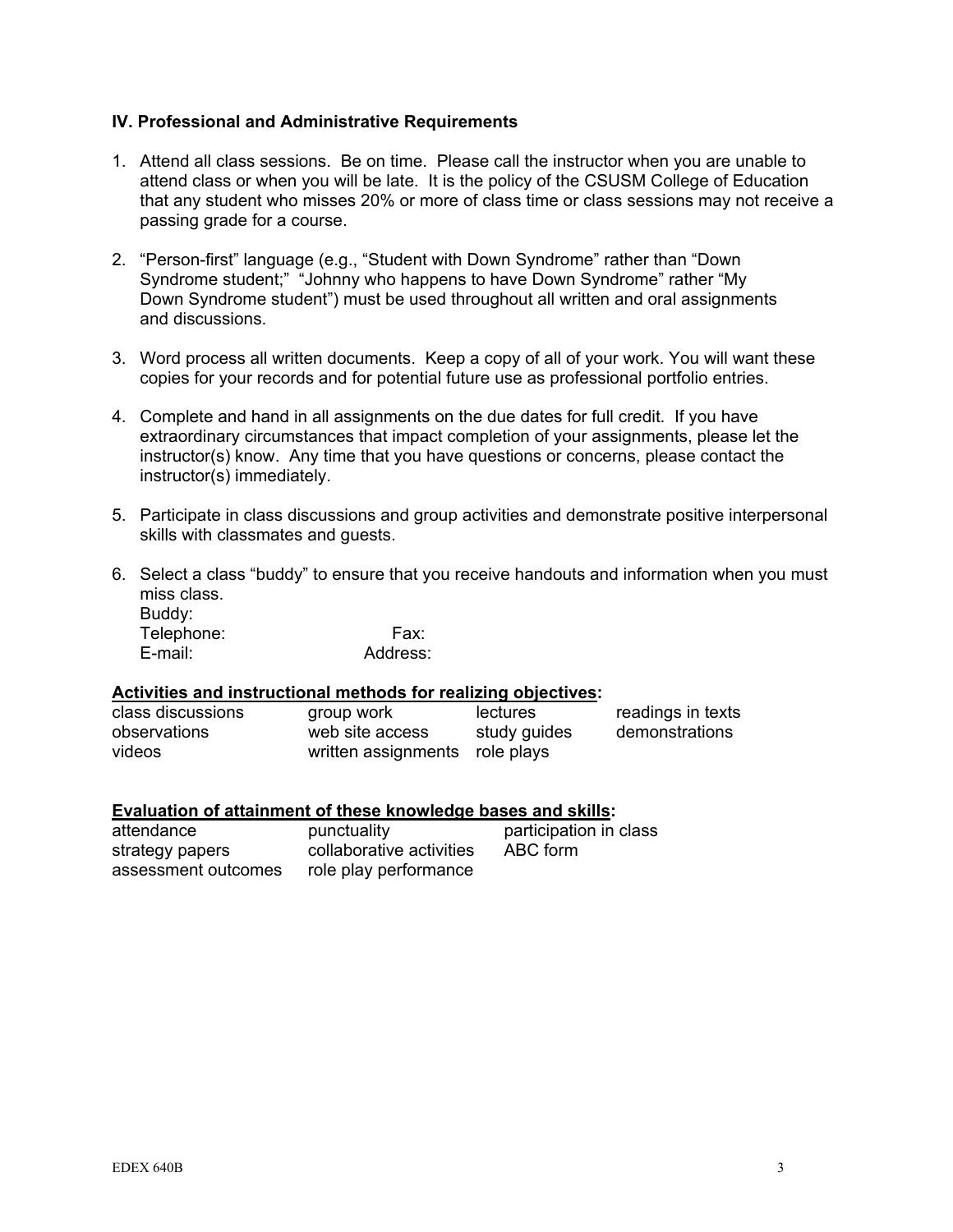## **V. Scholastic Requirements**

#### **Class Attendance and Participation (60 maximum points)**

This course consists of two 8.5-hour day (plus break) class sessions. Attendance at and active participation in both of the **2 classes** is worth a maximum of **30 points per class/day**.

 Regular and punctual attendance is required. This class is interactive in nature, and the inclass experiences and discussions are difficult if not impossible to recreate. Additionally, each class member is expected to practice exemplary collaborative teaming and participatory behavior. To reinforce the program's commitment to the development of professional interpersonal skills, students earn points each class for: a) arriving on time; b) returning from breaks on time; c) staying for all of the class; d) fully participating and cooperating with classmates, instructors, and guests in accordance with agreed-upon class norms; and e) completing and sharing reflections. Participants who arrive late, depart early, engage in a "noncollaborative" behavior, or fail to have assignments/reflections prepared on time can expect to receive less than the maximum points for a class.

#### **Completion of a First Degree Distress Strategy Paper ( 18 maximum points)**

Write an intervention strategy identifying driver and script verbal cues for each of the six types and appropriate intervention strategies. Paper will be due via Email (judy@kahlercom.com) by 15 August 2004.

#### **Completion of a Second Degree Distress Strategy Paper (18 maximum points)**

Write an intervention strategy for the failure mechanisms for each of the six types and appropriate intervention strategies. Paper will be due via Email (judy@kahlercom.com) by 15 August 2004.

#### **Completion of 1 ABC form (4 maximum points)**

Analyze an incident of conflict using the **Antecedent, Behavior & Consequence** form from "Here's How to Reach Me". Form due 27 July 2004.

| <b>Class Date Topics</b> |                                                    | <b>Readings Due Today</b>                   | <b>Assignments Due</b> |
|--------------------------|----------------------------------------------------|---------------------------------------------|------------------------|
| July 26                  | Understanding<br>Distress &<br><b>Phase Issues</b> |                                             |                        |
| July 27                  | Heading Off &<br><b>Resolving Conflict</b>         | "Kahler Advanced<br>PCM Seminar,<br>pp 1-34 | ABC form               |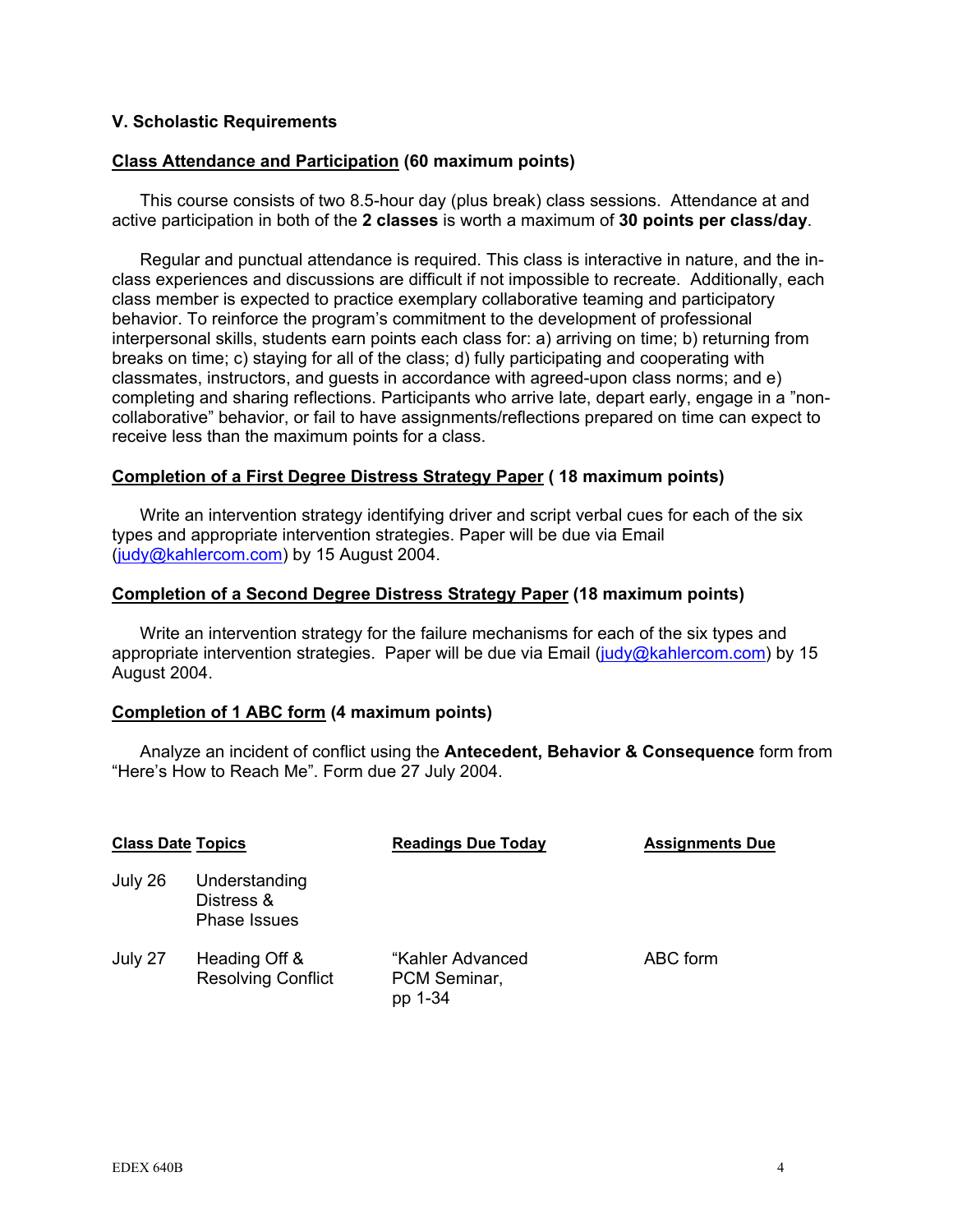## **EDEX 640B CRN 30143**

## **Writing Criteria**

Two strategy papers are due on the dates indicated in the syllabus schedule.

The quality of the strategy papers will be judged based upon at least the following criteria:

- use of respectful and professional "person first" language (i.e., "Rich who has Cerebral Palsy" versus "the CP child");
- word processed with accuracy in spelling, punctuation, and grammar;
- organization, comprehensiveness, and professional appearance of the product
- connection with readings, class discussions, findings on the web, and;
- use of higher order thinking skills of application, analysis, synthesis, and evaluation.

## **GRADING SCALE (in percentages):**

|  |                          |  | A 93-100 A-90-92 B+87-89 B 83-86 B-80-82 C+77-79 |  |
|--|--------------------------|--|--------------------------------------------------|--|
|  | C 73-76 C- 70-72 D 60-69 |  |                                                  |  |

#### **Criteria for Grading:**

A (Excellent): Performance at the highest level, showing sustained excellence in meeting all course requirements and exhibiting an unusual degree of intellectual initiative.

- B (Good): Performance at a high level, showing consistent and effective achievement in meeting course requirements.
- C (Satisfactory): Performance at an adequate level, meeting the basic requirements of the course.

#### **NOTE: The minimum acceptable grade for a course in the professional education sequence is C+, and a B average must be maintained.**